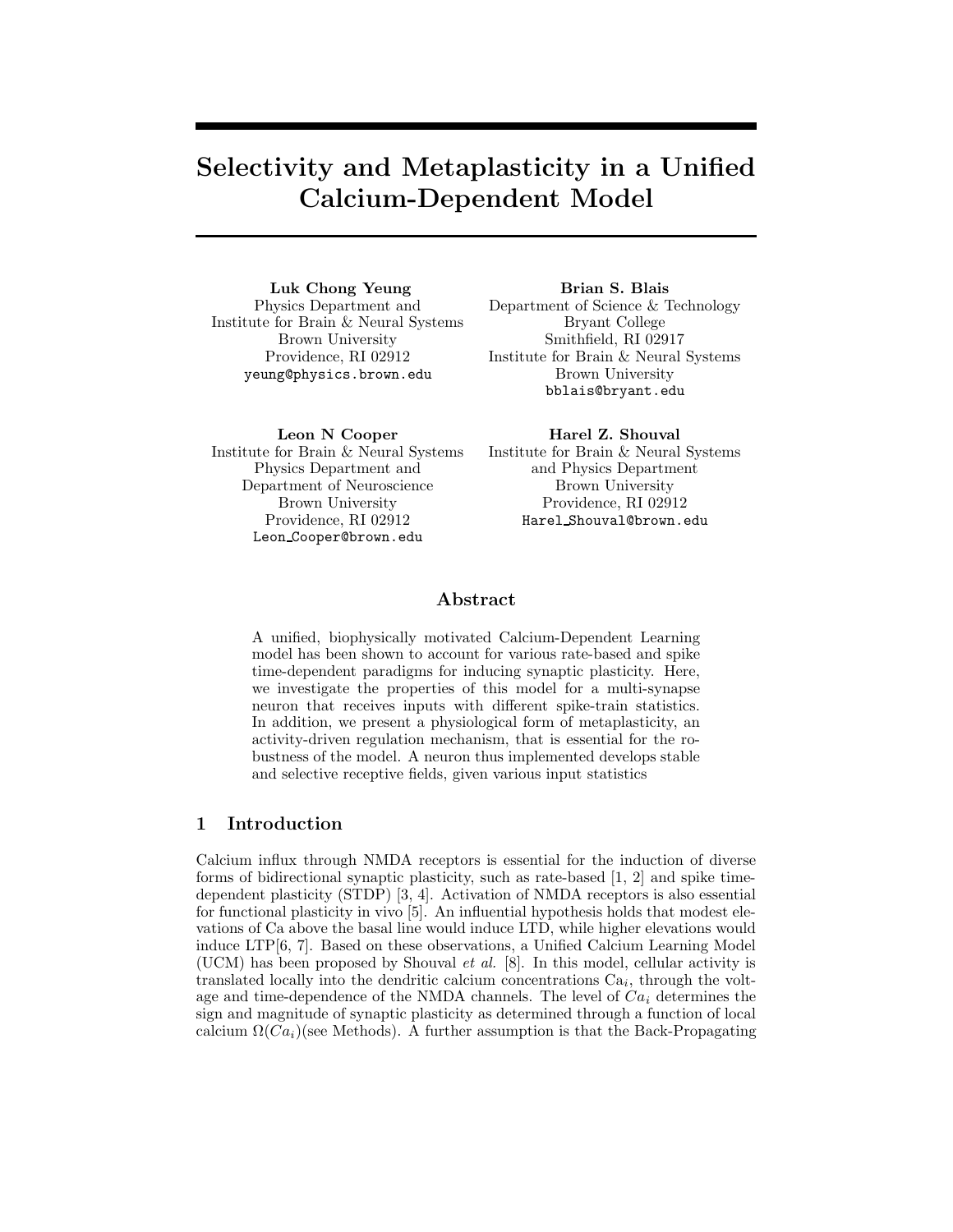Action Potentials (BPAP) has a slow after-depolarizing tail.

Implementation of this simple yet biophysical model has shown that it is sufficient to account for the outcome of different induction protocols of synaptic plasticity in a one-dimensional input space, as illustrated in Figure 1. In the pairing protocol, LTD occurs when LFS is paired with a small depolarization of the postsynaptic voltage while a larger depolarization yields LTP (Figure 1a), due to the voltage-dependence of the NMDA currents. In the rate-based protocol, low-frequency stimulation (LFS) gives rise to LTD while high-frequency stimulation (HFS) produces LTP (Figure 1b), due to the time-integration dynamics of the calcium transients. Finally, STDP gives LTD if a post-spike comes before a pre-spike within a time-window, and LTP if a post-spike comes after a pre-spike (Figure 1c); this is due to the coincidencedetector property of the NMDA receptors and the shape of the BPAP. In addition to these results, the model also predicts a previously uncharacterized pre-beforepost depressing regime and rate-dependence of the STDP curve. These findings have had preliminary experimental support [9, 3, 10], and as will be shown have consequences in the multi-dimensional environment that impact the results of this work.



Figure 1: Calcium-Dependent Learning Rule and the various experimental plasticity-induction paradigms: implementation of (a) Pairing Protocol, (b) Rate-Dependent Plasticity and (c) Spike-Time Dependent Plasticity. The Pairing Protocol was simulated with a fixed input rate of 3 Hz; STDP curve is shown for 1 Hz. Notice the new pre-before-post depression regime.

In this study we investigate characteristics of the Calcium Control Hypothesis such as cooperativity and competition, and examine how they give rise to input selectivity. A neuron is called selective to a specific input pattern if it responds strongly to it and not to other patterns, which is equivalent to having a potentiated pathway to this pattern. Input selectivity is a general feature of neurons and underlies the formation of receptive fields and topographic mappings. We demonstrate that using the UCM alone, selectivity can arise, but only within a narrow range of parameters.

Metaplasticity, the activity-dependent modulation of synaptic plasticity, is essential for robustness of the BCM model [11]. Furthermore, it has significant experimental support [12]. Here we propose a more biologically realistic implementation, compatible with the Calcium Control Hypothesis, which is based on experimental observations [13]. We find that it makes the UCM model more robust significantly expanding the range of parameters that result in selectivity.

# 2 Selectivity to Spike Train Correlations

The development of neuronal selectivity, given any learning rule, depends on the statistical structures of the input environment. For spiking neurons, this structure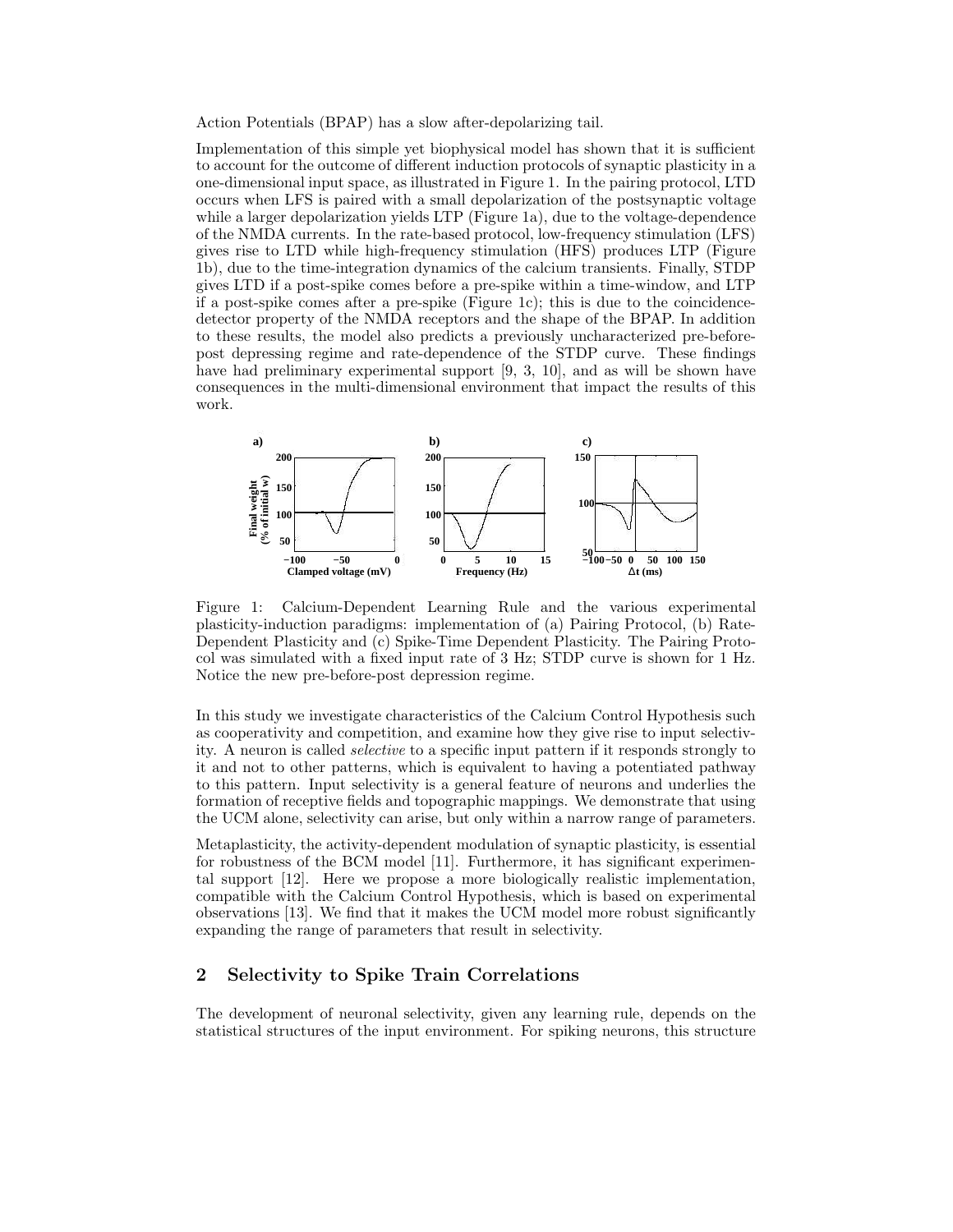may include temporal, in addition to spatial statistics. One method of examining this feature is to generate input spike trains with different statistics across synapses. We use a simple scenario in which half of the synapses (group  $B$ ) receive noisy Poisson spike trains with a mean rate  $\langle r_{in} \rangle$ , and the other half (group A), receive correlated spikes with the same rate  $\langle r_{in} \rangle$ . Input spikes in group A have an enhanced probability of arriving together (see Methods). One might expect that, by firing together, group A will gain control of the post-synaptic firing times and thus be potentiated, while group  $B$  will be depressed, in a manner similar to the STDP described by Song *et al.* [14]. In addition to the 100 excitatory neurons our neuron receives 20 inhibitory inputs.

The results are shown in Figure 2. There exists a range of input frequencies (Figure 2a, left) at which segregation occurs between the correlated and uncorrelated groups. The cooperativity among the synapses in group  $A$  enhances its probability of generating a post-spike, which, through the BPAP causes strong depolarization. Since the NMDA channels are still open due to a recent pre-spike, this is likely to potentiates these synapses in a Hebbian-associative fashion. Group  $B$  will fire with equal probability before and after a post-spike which, given a sufficiently low NMDA receptor conductance, ensures that, on average, depression takes place. At the final state, the output spike train is irregular (Figure 2a, *right*) but its rate is stable (Figure 2a, center), indicating that the system had reached a fixed point with a balance between excitation and inhibition.



Figure 2: Segregation of the synapses for different input structures. (a) Segregation at 10 Hz. Left, time evolutions of the average synaptic weight for the groups  $A$ (solid) and B (dashed). Center, the output rate, calculated as the number of output spikes over non-overlapping time bins of 20 seconds. Right, the coefficient of variation,  $CV = std(isi)/ mean(isi)$ , where isi is the interspike interval of the output train. (b) Results for 8 Hz (*left*) and 12 Hz (*right*). All the synapses are potentiated and depressed, respectively.

These results, however, are sensitive to the simulation parameters. In fact, a slight change in the value of  $\langle r_{in} \rangle$  disrupts the segregation described previously (Figure 2b). For too high or too low values of  $\langle r_{in} \rangle$ , both channels are potentiated and depressed, respectively. This occurs because, unlike standard STDP models, the unified model exhibits frequency dependence in addition to spike-time dependence. This suggests that a stabilizing mechanism must be incorporated into the model.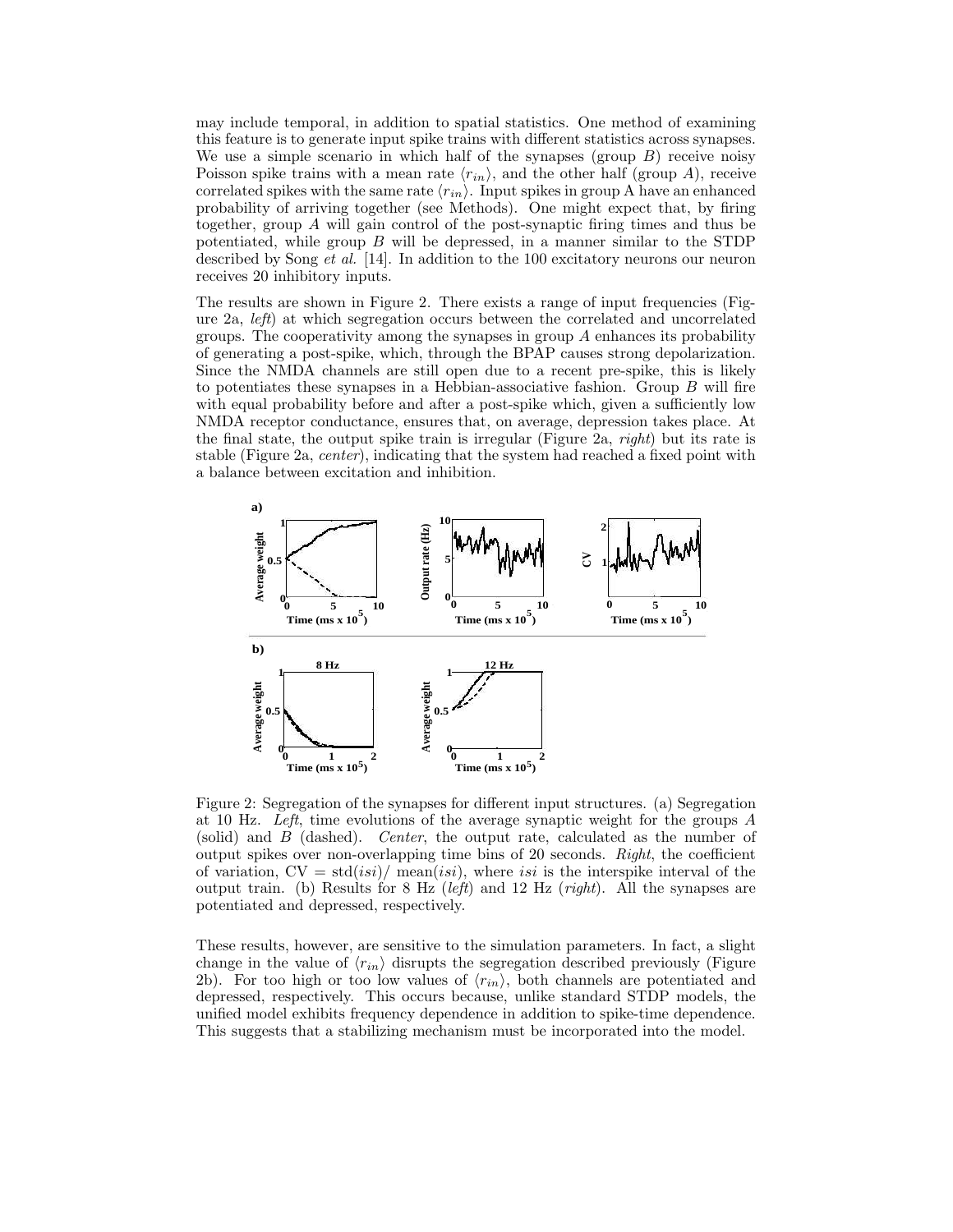### 3 Metaplasticity

In the BCM theory the threshold between LTD and LTP moves as a function of the history of postsynaptic activity [11]. This type of activity-dependent regulation of the properties of synaptic plasticity, or metaplasticity, was developed to ensure selectivity and stability. Experimental results have linked some forms of metaplasticity to the magnitude of the NMDA conductance; it is shown that as the cellular activity increases, NMDA conductance is down-regulated, and vice-versa [15, 16, 13, 17]. Under the Calcium Control Hypothesis, this sets the ground for a more physiological formulation of metaplasticity [18].

NMDA conductance is interpreted here as the total number  $(g_m)$  of NMDA channels inserted in the membrane of the postsynaptic terminal. Consider a simple kinetic model in which additional channels can be inserted from an intracellular pool  $(q_i)$ or removed and returned to the pool in an activity dependent manner. We assume a fixed removal rate k and a voltage sensitive insertion rate  $k_+V^{\alpha}$ :

$$
\begin{array}{ccc}\n & k_{-} & \\
g_m & \xrightarrow{\longleftarrow} & g_i & \\
& k_{+}V^{\alpha}\n\end{array}
$$

(Our results are not very sensitive to the details of the voltage dependence of insertion and removal rates)

This scheme leads us to a dynamic equation for  $g_m$ ,  $\dot{g}_m = -(k + k + V^{\alpha}) g_m +$  $k_+ V^{\alpha} g_t$ , where  $g_t$  is a normalizing factor,  $g_t = g_m + g_i$ . The fixed point is:

$$
g_m^* = \frac{g_t}{k_-/(k_+ V^{\alpha}) + 1} \tag{1}
$$

If, in this model, cellular activity is translated into Ca, then  $g_m$  can be loosely interpreted as the inverse of the BCM sliding threshold  $\theta_m$  [18]. Notice that in the original form of BCM,  $\theta_m$  is the time average of a non-linear function of the postsynaptic the activity level. In order to achieve competition,  $g_m$  should not depend solely on local (synaptic) variables, but should rather detect changes of the global patterns of cellular activity. Here, the activity-signaling global variable is taken to be postsynaptic membrane potential.

Implementation of metaplasticity widens significantly the range of input frequencies for which segregation between the weights of correlated and uncorrelated synapses is observed; this is shown in Figure 3a. At low spiking activity, the subthreshold depolarization levels prevent significant inward Ca currents. Under these conditions metaplasticity causes  $g_m$  to grow. Persistent post-spike generation will lead  $g_m$ and therefore Ca to decrease, hence scaling the synaptic weights downwards. Competition arises as the system searches for the balance between the selective positive feed-back of a standard Hebbian rule and the overall negative feed-back of a sliding threshold mechanism. However, consistent with the rate-based protocol described before, at too low and too high  $\langle r_{in} \rangle$  selectivity is disrupted, and the synapses will eventually all depress or potentiate, regardless of the statistical structures of the stimulus. Strengthening the correlation increases segregation (Figure 3b), demonstrating the effects of lateral cooperativity in potentiation. On the other hand, increasing the fraction of correlated inputs weakens the final weight of the correlated group (Figure 3c), suggesting that less potentiation is needed to control the output spike-timing. Notice that in the presence of metaplasticity, no upper saturation limit is required; the equilibrium of the fixed point is homeostatic, rather than imposed.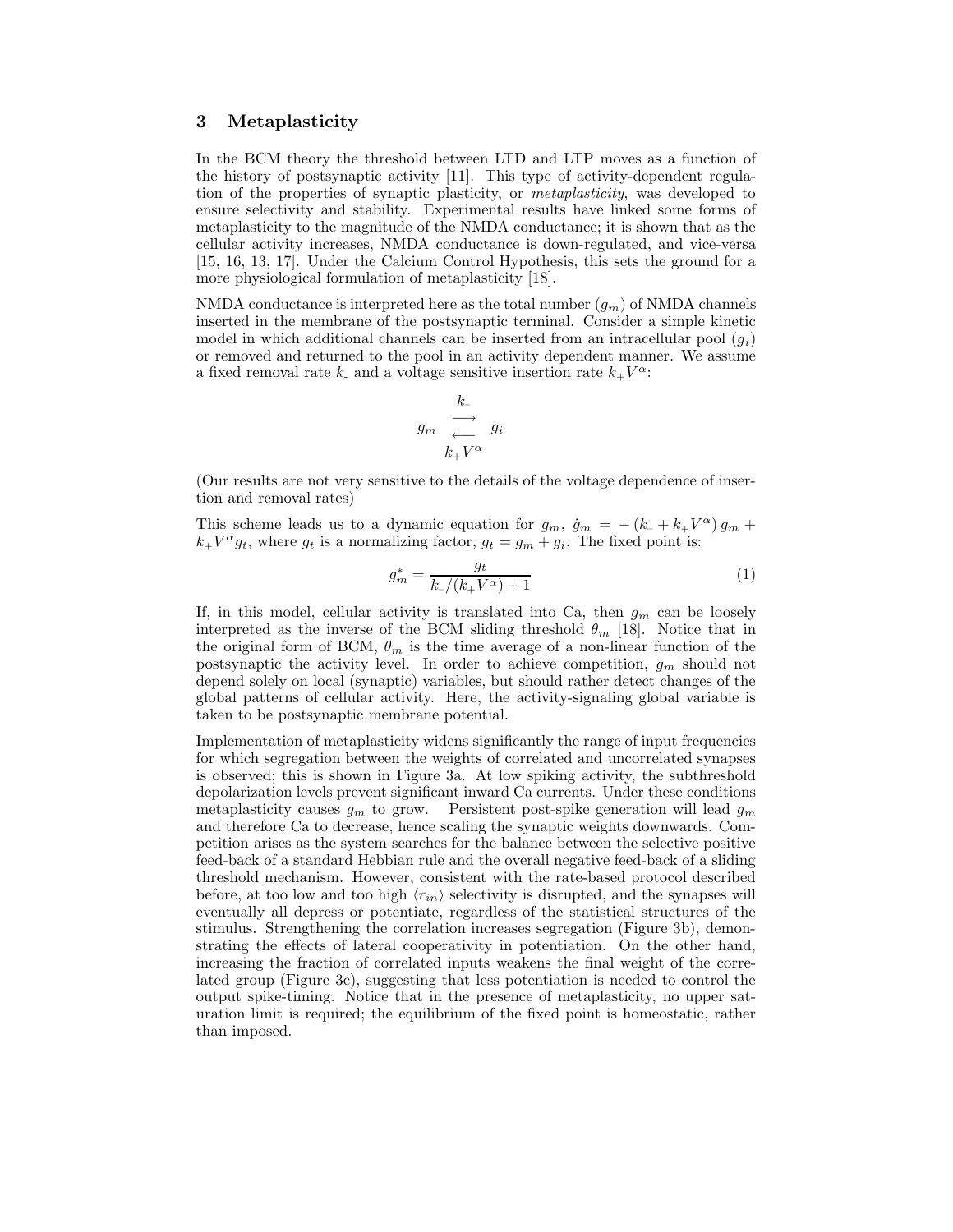

Figure 3: The effects of metaplasticity. (a) The weights segregate within the range of input frequency  $=$  [5, 35] Hz in a half correlated (solid), half uncorrelated (dashed) input environment; shown are the average final weights within each group, correlation parameter  $c = 0.8$  (see Methods). (b) The average final weight as a function of the correlation parameter,  $\langle r_{in} \rangle = 10$  Hz. (c) The average final weight as a function of the fraction of correlated inputs,  $\langle r_{in} \rangle = 10$  Hz,  $c = 0.8$ .

### 4 Selectivity to patterns of rate distribution

An alternative input environment is one in which the rates vary across the synapses and over time. This is a plausible representation for sensory neurons that are differentially excited. A straightforward method is to use rate distributions that are piecewise constant. We use a simple example in which the rate distributions are non-overlapping square patterns, as illustrated in Figure 4a (see Methods). The patterns are randomly presented to the neuron, being switched at regular epochs. Since the mean switching time is constant and much smaller than the time constant of learning, each synapse receives the same average input over time. However, we observe that, after training, the neuron spontaneously breaks the symmetry, as a subset of synapses becomes potentiated, while others are depressed (Figure 4b). It should be noticed that, because the choice of the training pattern at each epoch is random, the selected pattern is different at each run. Due to metaplasticity, these results are robust across different pattern amplitudes and pattern dimensions (not shown).



Figure 4: (a) Four non-overlapping patterns of input rate distribution and (b) the average weight evolution of each channel. In this particular simulation, the higher and the lower rates correspond to 30 Hz and 10 Hz, respectively. The final state of the neuron is one that is selective to the last pattern  $(a)$ , *left most*).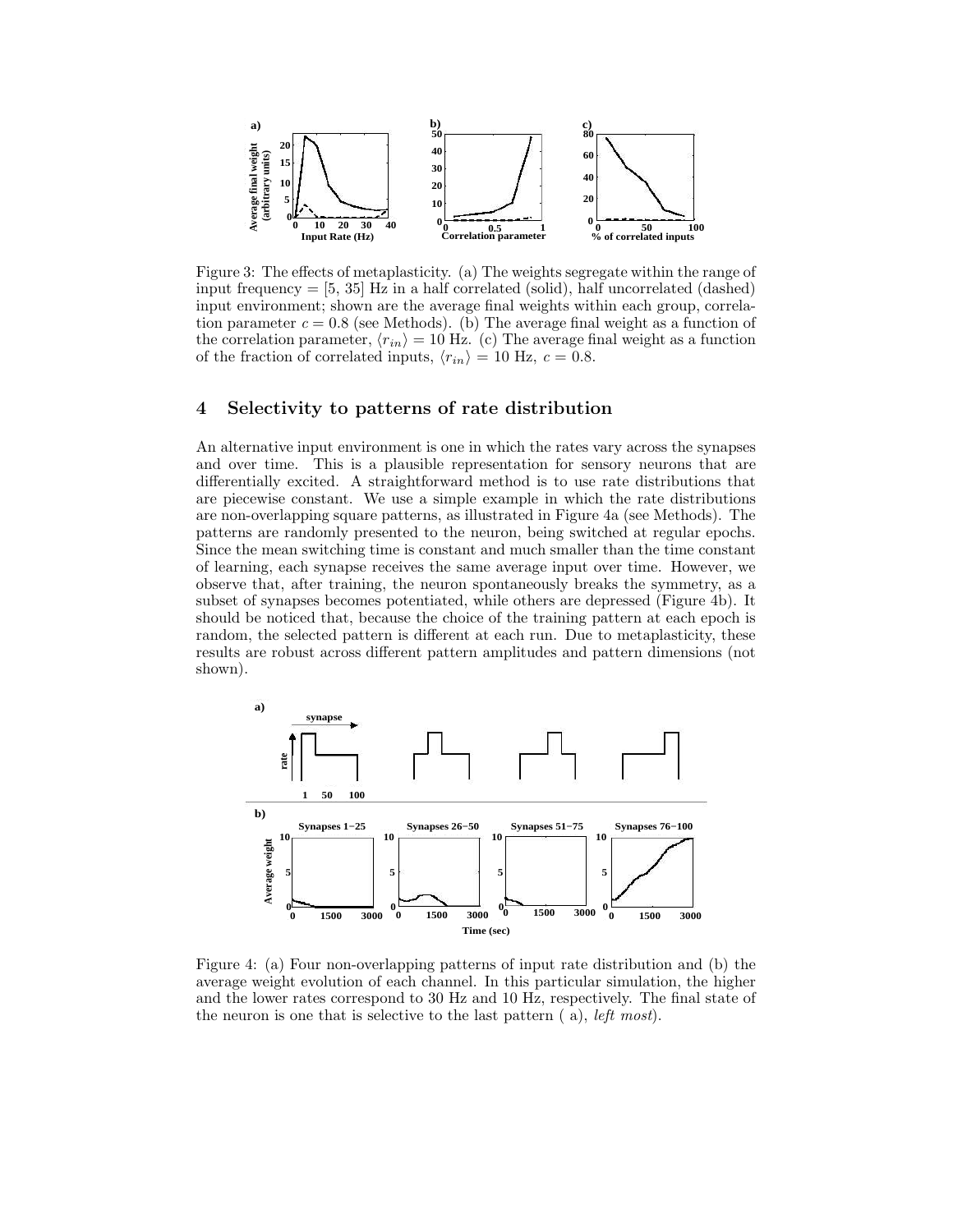# 5 Discussion

Neurons in many cortical areas develop receptive fields that are selective to a small subset of stimulating inputs. This property has been shown to be experiencedependent [19, 20] and also dependent on NMDA receptors[5, 21]. It is likely, therefore, that receptive field formation relies on the same type of NMDA-dependent synaptic plasticity observed in vitro  $[1, 2, 4]$ . Previous work has shown that these in vitro rate and spike time-induced plasticity can be accounted for by the biologicallyinspired Unified Calcium Model. In this work, we have shown that the same model can lead to the experience-dependent development of neuronal selectivity.

Metaplasticity adds robustness to the system and reinforces temporal competition between input patterns [11] , by controlled scaling of NMDAR currents. We have shown here that even in simple input environments there is segregation among the synaptic strengths, depending on the temporal input statistics of different channels. This is analogous to the explanation of ocular dominance that depends on temporal competition [22], and is likely to hold with more realistic assumptions.

Because the UCM is responsive to input rates, in addition to spike-timing, we are able to achieve selectivity for rate-distribution patterns in spiking neurons that is comparable to the selectivity obtained in simplified, continuous-valued systems [23]. This result suggests that the coexistence and complementarity of rate- and spike time-dependent plasticities, previously demonstrated for a one-dimensional neuron [8], can also be extended to multi-dimensional input environments. We are currently investigating the formation of receptive fields in more realistic environments, such as natural stimuli and examining how the their statistical properties can be translated into a physiological mechanism for emergence of input selectivity.

#### 6 Methods

We simulate a single neuron with 20 non-plastic inhibitory synapses and 100 excitatory synapses undergoing the Calcium-Dependent learning rule:

$$
\dot{w}_i = \eta(\text{Ca}_i) \left( \Omega(\text{Ca}_i) - \lambda w \right),\tag{2}
$$

where  $w_i$  is the synaptic weight of the synapse i,  $i = 1, ..., 100, \eta$  is a linear calcium-dependent learning rate  $\eta = 10^{-3}$ Ca and  $\Omega$  is a difference of sigmoids:  $\Omega =$  $\sigma(Ca, \alpha_1, \beta_1)-0.5\sigma(Ca, \alpha_2, \beta_2),$  with  $\sigma(x, a, b) := \exp(b(x-a))\left[1+\exp(b(x-a))\right]^{-1}$ and  $(\alpha_1, \beta_1, \alpha_2, \beta_2) = (0.25, 60, 0.4, 20)$ . Here, we use  $\lambda = 0$ . The initial condition for all weights is  $0.5$ ; additionally,  $w_i$  is constrained within hard boundaries:  $w_i \in [0, 1]$  for the cases where no metaplasticity is used.

The NMDA-mediated calcium concentration varies as:

$$
\frac{d\mathcal{C}\mathbf{a}_i}{dt} = I - \frac{\mathcal{C}\mathbf{a}_i}{\tau_{\mathcal{C}\mathbf{a}}},\tag{3}
$$

where I is the NMDA current and  $\tau_{\text{Ca}} = 20$  ms is the passive decay time constant [24]. I depends on the association between pre-spike times and postsynaptic depolarization level, described by  $I = g_m f(t, t_{pre}) \mathcal{H}(V)$  [7]. At the non-metaplastic cases, we use  $g_m = 2.53 \times 10^{-4} \mu\text{M/(mV} \cdot \text{ms})$ . Upon a pre-spike, f reaches its peak value of 1. 70% of this value decays with time constant  $\tau_f^N = 50$  ms, the remaining decays with time constant  $\tau_s^N = 200$  ms.  $\mathcal H$  is the magnesium-block function:

$$
\mathcal{H}(V) = \frac{(V - V_{rev})}{1 + e^{-0.062V}/3.57},\tag{4}
$$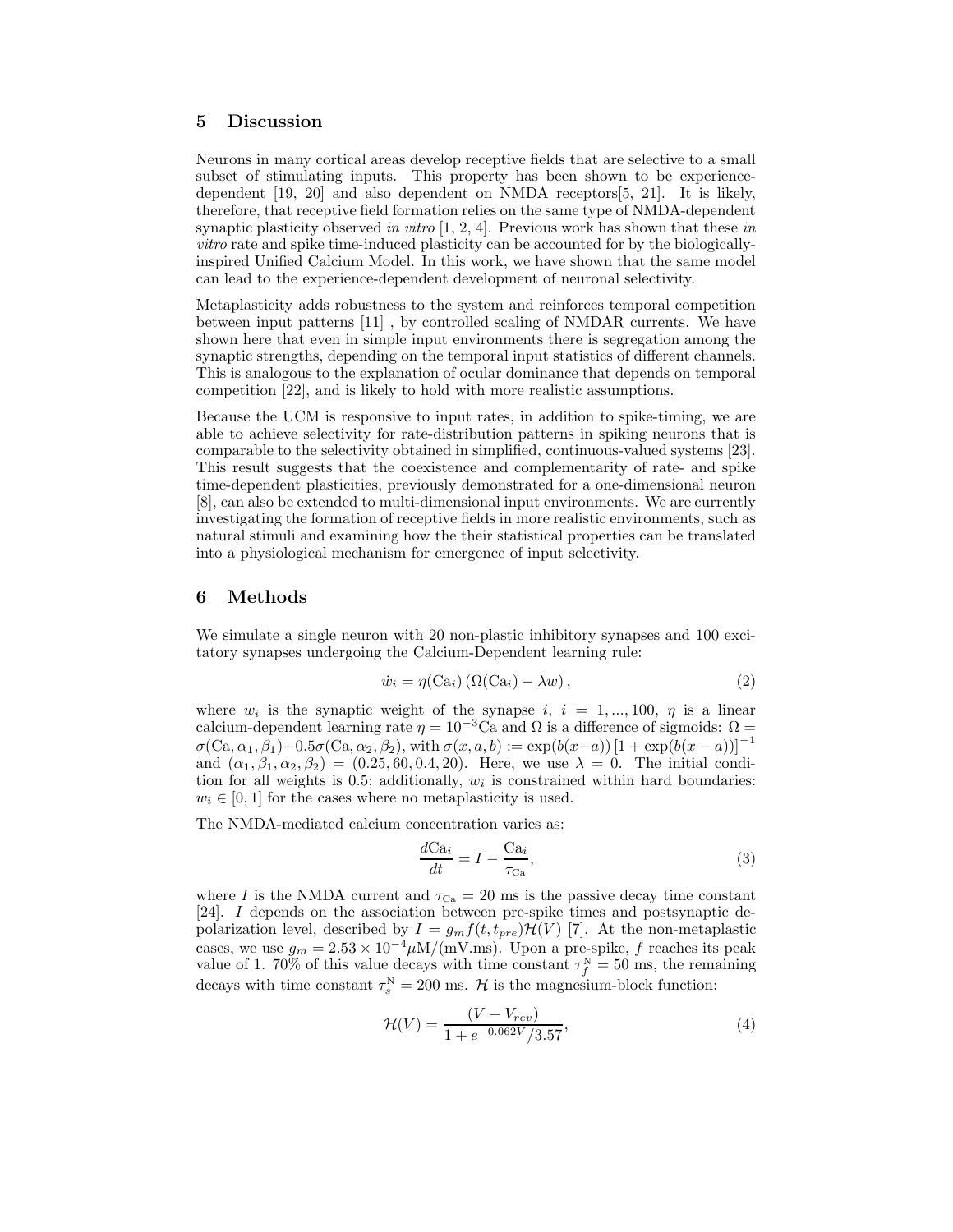with the reversal potential for calcium  $V_{rev} = 130$  mV.

The dynamics of the membrane potential is simulated with the standard Integrateand-Fire model:

$$
\frac{dV_m(t)}{dt} = \frac{1}{\tau_m} V_{rest} - V_m(t) + G_{ex}(t) (V_{ex} - V_m(t)) + G_{in}(t) (V_{in} - V_m(t)), \quad (5)
$$

where  $\tau_m = 20$  ms,  $(V_{rest}, V_{ex}, V_{in}) = (-65, 0, 65)$  mV. If a pre-spike arrives at the excitatory [inhibitory] synapse  $i, G_{ex}[in](t) = G_{ex}[in](t-1) + g_{ex}[in]g_i$ ; otherwise,  $G_{ex}$  and  $G_{in}$  decay exponentially with time constant  $\tau = 5$  ms. For excitatory and inhibitory synapses,  $(g_i, g^{max}) = (w_i, 0.09)$  and  $(1, 0.3)$  respectively. If  $V_m(t)$  reaches firing threshold of -55 mV, a post-spike is generated and the BPAP is updated to its peak value of 60 mV. 75% of this value decays rapidly  $(\tau_f^{\rm B} = 3 \text{ ms})$  and the remaining decays slowly ( $\tau_s^B = 35$  ms) [25]. The voltage at the synaptic site is thus given by the sum  $V = V_m + \text{BPAP}$ .

To implement input correlations, we adopt the method used by [26]. Let the number of correlated input be N. For a pre-assigned correlation parameter  $c, N_0$  Poisson events are generated,  $N_0 = N + \sqrt{c}(1 - N)$ , and, at each time step, randomly distributed among the  $N$  synapses. It is clear that each resulting spike-train still has the same Poisson distribution, but with a probability of spiking together with other synapses.

For simulations involving different rates, the 100 synapses were first divided into 4 channels of 25 synapses. Time epochs were generated according to an exponential distribution of mean  $\tau_c = 500$  ms. At each epoch, one of the channels was randomly chosen and assigned a mean rate  $r^*$ , while others receive spike-trains with mean rate  $r < r^*$ .

For metaplasticity in Equation 1, we use the parameters:  $k/((k_{+}) = 9.1739 \times 10^{7})$ ,  $g_t = -0.0184$  and  $\alpha = 4$ . All of the simulations use time steps of  $dt = 1$  ms.

#### Acknowledgments

This work is partly funded by the Brown Brain Science Program Burroughs-Wellcome Fund fellowship program. The authors thank the members of the Institute for Brain and Neural Systems and the participants of the 2001 EU Summer School on Computational Neuroscience for helpful conversations.

### References

- [1] T.V.P. Bliss and G.L. Collingridge. A synaptic model of memory; long-term potentiation the hippocampus. Nature, 361:31–9, 1993.
- [2] S.M. Dudek and M.F. Bear. Homosynaptic long-term depression in area CA1 of hippocampus and the effects on NMDA receptor blockade. *Proc. Natl. Acad. Sci.*, 89:4363–7, 1992.
- [3] H. Markram, J. Lübke, M. Frotscher, and B. Sakmann. Regulation of synaptic efficacy by coincidence of postsynaptic APs and EPSPs. Science, 275:213–5, 1997.
- [4] G. Bi and M. Poo. Synaptic modifications in cultured hippocampal neurons: Dependence on spike timing, synaptic strength, and postsynaptic cell type. J. Neurosci., 18 (24):10464–72, 1998.
- [5] A. Kleinschmidt, M.F. Bear, and W. Singer. Blockade of NMDA receptors disrupts experience-dependent plasticity of kitten striate cortex. Science, 238:355–358, 1987.
- [6] M.F. Bear, L.N Cooper, and F.F. Ebner. A physiological basis for a theory of synapse modification. Science, 237:42–8, 1987.